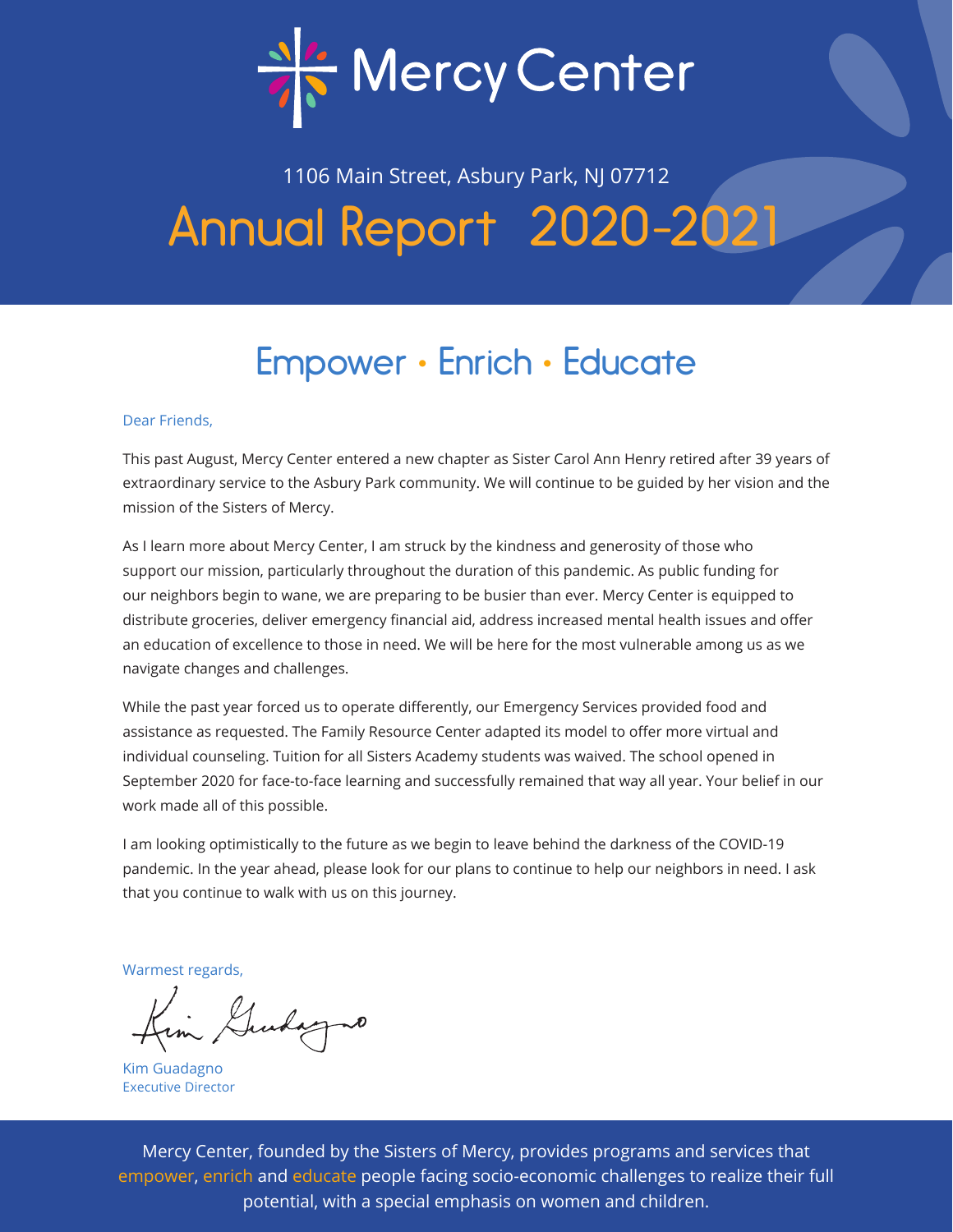

# Summary of Outcomes

23 **Volunteersdonated** 2,376 **hours, or** \$67,716 **worth of labor**

# 4,503

### **Family Resource Center**

beneficiaries\* of programs and services



2,754 individual counseling sessions

1,054 forms of correspondence (intakes, assessments, office and home visits, phone calls, etc.)

695 referrals to partner agencies

**The Community Victim Witness Advocacy (VOCA) Program** helped  $\overline{\mathcal{A}}$  **O** victims with various services, including but not limited to, information, accompaniment, shelter, immigration assistance, criminal justice system education, assistance developing safety plans and emotional support.



**Sisters Academy**<br>High School Graduation 100% Rate **NH** 



The 14 graduates of the Class of 2021 were all placed into high schools



### **Emergency Services**



 $1,645$  people were served a  $3$  –  $\overline{\mathrm{day}}$  supply of groceries, rent/utility assistance, clothing, housing, household items, Thanksgiving or Christmas gifts

*\* The number of beneficiaries served is not based on unique individuals served, individuals/families may receive several forms of service during the fiscal year.*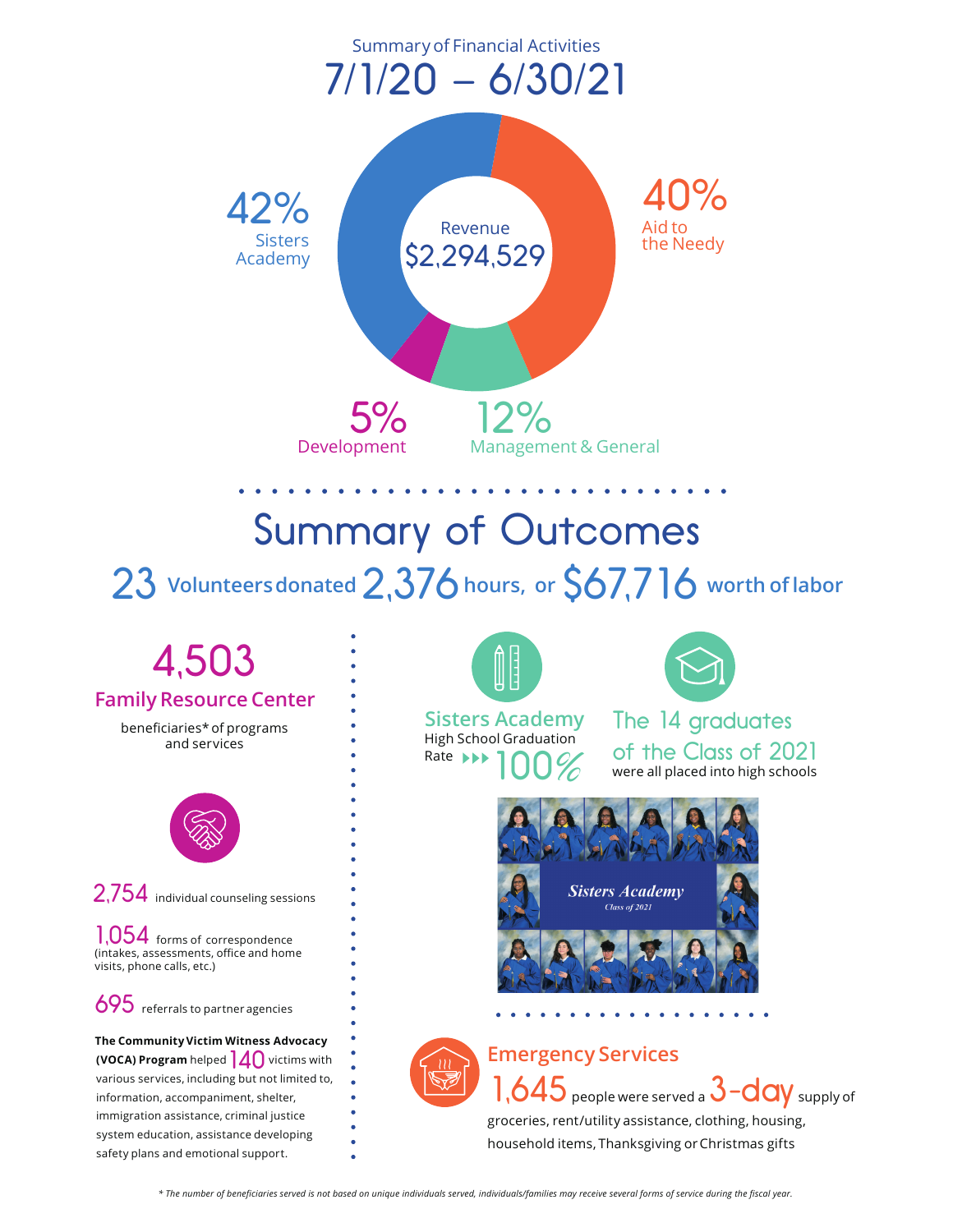Thank You Sister Carol!

After 39 years of service, Mercy Center Founder, Sister Carol Ann Henry, retired in August of 2021. She has built an exceptional organization focused on easing the suffering of families in the greater Asbury Park area. Mercy Center acknowledges her remarkable impact and is honored to continue her vision of alleviating poverty in our community.

- D **Fiscally Sound**
- D **Debt-Free**
- D **Sponsored ministry of the Sisters of Mercy**

## *Under Sister Carol's Leadership from 1982-2021*

*39 years* **OF TOTAL SERVICE TO ASBURY PARK**

*70+ volunteers*  **AND COUNTING**

*302 graduates*  **FROM SISTERS ACADEMY SINCE 2001**

*12,475 baskets & toys* **DISTRIBUTED SINCE THANKSGIVING 1994** 

*100,288 individuals*  **RECEIVED EMERGENCY SERVICES (FOOD, CLOTHING OR ASSISTANCE) SINCE 1986**

*169,843 beneficiaries*  **OF SERVICES FROM THE FRC SINCE 1997**

"It has been an honor to serve and gain the trust of our families over these last 39 years. Because of our faithful staff, volunteers and supporters, I know Mercy Center will remain as our miracle on Main Street for many more years to come."

- Sister Carol Ann Henry



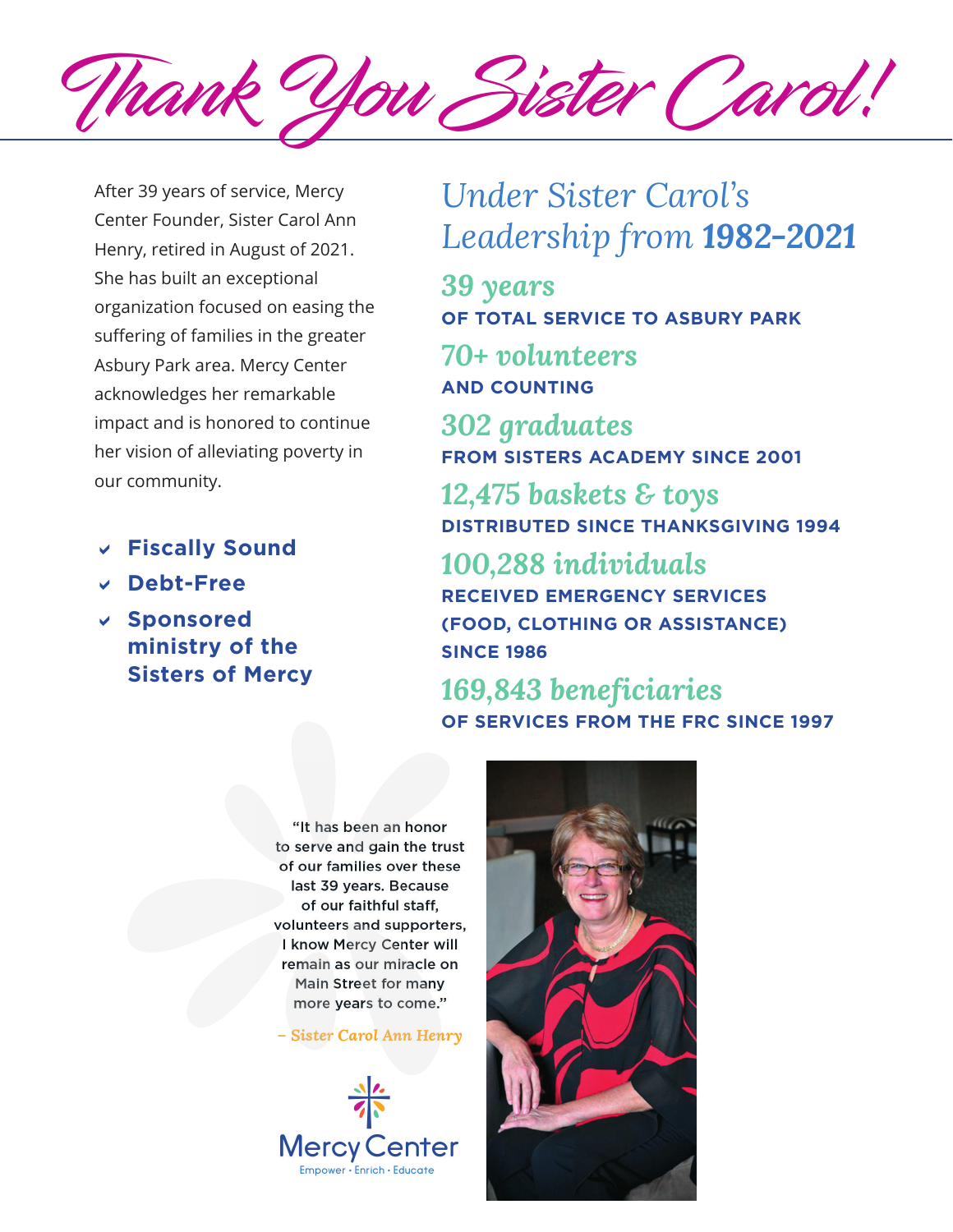## We gratefully acknowledge our donors listed below, as well as those who wish to remain anonymous, for generous gifts made from July 1, 2020 to June 30, 2021.

### Businesses, Organizations and Foundations \$10,000 and above

Anonymous Alexandra Rose Tozzi Memorial Foundation Raymond and Lucille Benedetto Charitable Fund Community Foundation of New Jersey Fairleigh S. Dickinson, Jr. Foundation, Inc. Faith & James Knight Foundation Kurr Foundation, Inc. OceanFirst Foundation Rosalie J. and C. Daniel Maldari Family Charitable Foundation Sisters of Mercy, Mid-Atlantic Ministry Fund The Jules L. Plangere, Jr. Family Foundation The Palisades Educational Foundation, Inc. Vanguard Charitable Whelan Foundation

#### Businesses, Organizations and Foundations Up to \$9,999

52 Million Project America's Charities Avon Hotel Corporation T/A The Columns Avon Pond Outdoor Ice Rink Partners, LLC GFWC Women's Club of Belmar Ballard United Methodist Women Bishop George W. Ahr Endowment Fund Dani Risi Catholic Campaign for Human Development Diocese of Trenton Catholic Daughters of the Americas Catholic Human Services Foundation CDA Fulgens Corona Court No. 1684 Chancy Memorial Foundation, Inc. Comprehensive Consulting Services Curchin Group, LLC Design 446, Inc. Fidelity Charitable FirstEnergy Foundation First United Methodist Church of Oakhurst Fox & Roach/Trident Charities Genuine Concern for Others, Inc. Georgian Court University Gleason Family Foundation Greater Washington Community Foundation Hamilton United Methodist Church The Harold Wetterberg Foundation Hillside Park Civic League, Inc. IECA Foundation Investors Foundation, Inc. Kearny Bank Foundation L3Harris Foundation Lucile & Maurice Pollak Fund Lumina Foundation Lynch Blades Foundation Inc. Manasquan Bank Charitable Foundation Mariner Wealth Advisors Monmouth Park Charity Fund Navesink Foundation Network for Good New Jersey Natural Gas Company Charity

New Jersey State Council Knights of Columbus O'Connell & Company LLC Ocean GNO Parish of St. Teresa of Calcutta PNC Bank Foundation Prudential Cares Raskob Foundation for Catholic Activities, Inc. Renaissance Charitable Foundation Reverend James B. Coyle Council #12620 Rienzi & Rienzi Communications, Inc. Parish of St. Charles Borromeo Sarkisian Foundation Schwab Charitable Sea Girt Community Appeal Sisters of Mercy Sisters of the Good Shepherd, Wickatunk, NJ Spectrum Plastics Group Speech Language Learning Connection LLC Spring Lake Historical Society, Inc. St. Anselm Church St. Francis Society St. George's-By-The-River St. James Catholic Church St. James Elementary School St. Leo The Great Church St. Mark's Social Concerns Sunset Farm Market Suzanne & Richard Pieper Family Foundation Parish of Saint Mary TD Charitable Foundation The Amboy Foundation The Blackbaud Giving Fund The Gundrum Service, Home for Funerals The Provident Bank Foundation The Signatry Torcon, Inc. Upinhere Realty LLC Woman's Club of Asbury Park Women & Girls Education International Women of Irish Heritage Jersey Shore, Inc.

### Individuals \$10,000 and above

Mr. Frank Bertucci Mr. & Mrs. John Child Mr. & Mrs. Laurence M. Downes Ms. Elisabeth Fontenelli Mrs. Marianne Hesse Mr. & Mrs. Paul Hooker Mr. Christopher Kelly, Jr. & Ms. Jacqueline Winn Rodgers Mr. & Mrs. Rick Kroon Mr. & Mrs. Walter Lucas Mr. & Mrs. Paul Masco Mrs. Constance McQuade Mr. & Mrs. Sean Moran Mrs. Barbara Nelson Mr. & Mrs. Gerald Radke Mr. & Mrs. Scott Radke Ms. Louise Roseman Mr. & Mrs. Ronald Simon Mr. & Mrs. Alexander Taylor

Individuals \$1,000 - \$9,999 Anonymous Mr. & Mrs. Robert Baker Ms. Mary Batistick Mr. & Mrs. Bernard Berry, Jr. Mr. & Mrs. David Berry Mr. & Mrs. Donald Betson Mr. Raymond & Hon. Mary Ann Bogan Mr. John Burke Mr. & Mrs. Warren Carretta Mr. Gregory Cashman Mr. & Mrs. James Cashman Mr. & Mrs. William Child Mr. David Clark Mr. & Mrs. Jim Cleary Mary Cleary, RSM Mr. & Mrs. Joseph Colford Mrs. Grace Collins Mr. & Mrs. Peter Connell Dr. Diane Connors Mr. & Mrs. John Conover III Ms. Tara Crowley Ms. Janice Cuttingham Ms. Elaine Dalley Mr. & Mrs. Jeff DeSimone Mr. & Mrs. David Docherty Mr. & Mrs. Roger Domal Mr. & Mrs. Brian Dugan, Sr. Mr. & Mrs. Dennis Enright Mr. & Mrs. Laurence Fell Mr. & Mrs. J. Ferrante Mrs. Pearl Fitzgerald Mr. & Mrs. Nicholas Ford, Jr. Mr. & Mrs. Richard Gallagher Ms. Gretchen Gannon Mr. & Mrs. Eugene Garb Mr. & Mrs. Robert Gauthier Mr. Vincent Gifford Mr. & Mrs. Frank Gousman Ms. Jane Grall Mr. & Mrs. Stephen Gross Mr. Anthony Hanlon Mr. Sam Hartman & Ms. Liz Diaz Mr. & Mrs. John Heavey Mr. & Mrs. Thomas Herr Ms. Susan Herrman Mr. & Mrs. John Horan Mrs. Judy Hughes Ms. Elaine Hunt-Friedman Mr. & Mrs. John Jamieson Mr. & Mrs. Joseph Jankewicz Mr. & Mrs. Richard Jursca Mr. & Mrs. Brian Kelly Mr. & Mrs. Robert Kelly Mr. Edward A. Kerbs Mr. & Mrs. Henry King, Jr. Mr. & Mrs. Gerald Lally Mr. & Mrs. Gary Leasor Ms. Dorothy Lennon Mr. John Lennon Mr. & Mrs. Anthony LoCastro Mr. Robert Logan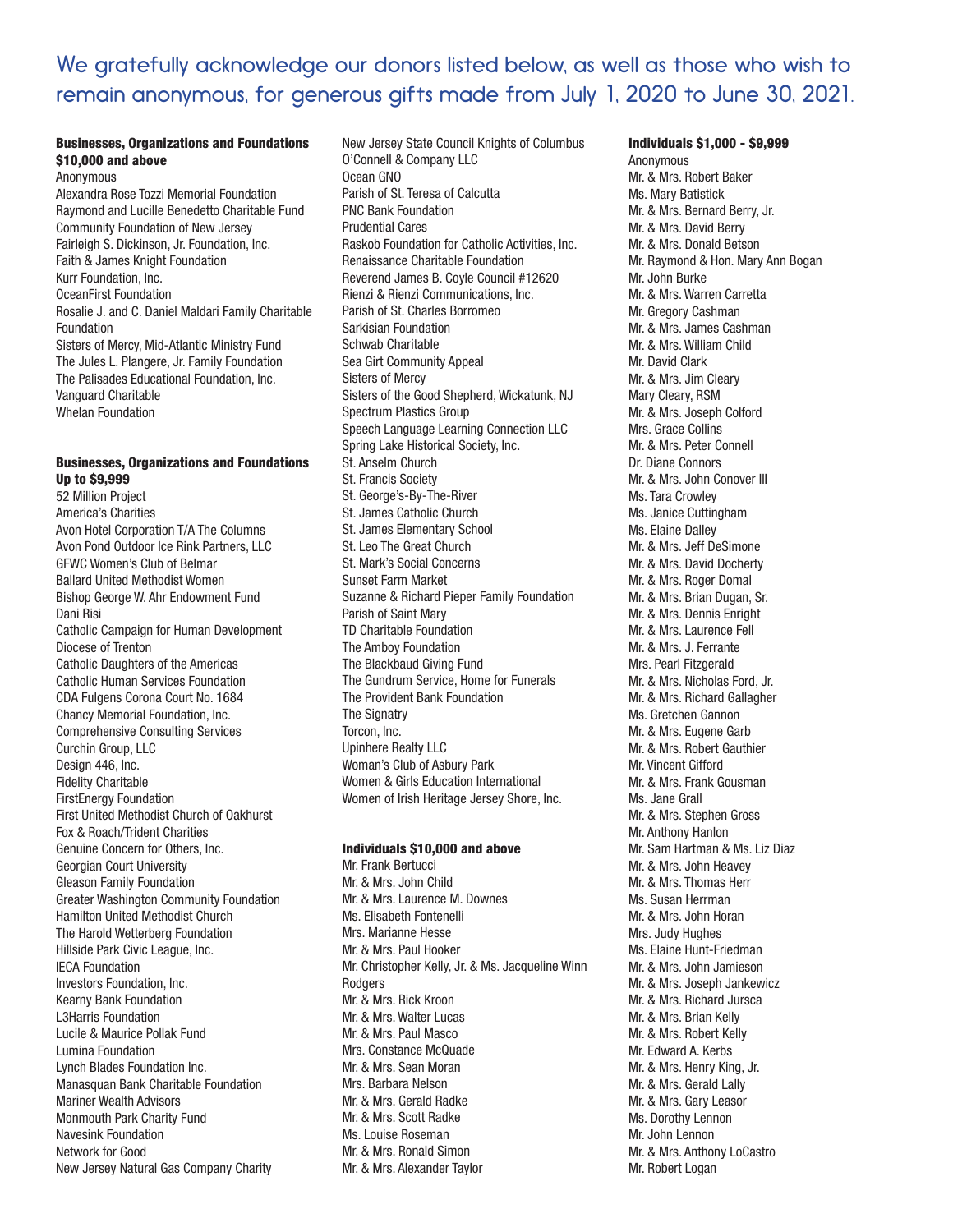Ms. Kathryn Lyon Ms. Pamela Smith & Mr. Michael Matthews Dr. Barbara McCormack Col. Gail McGraw, Ret. Ms. Mary Jo Meehan, Ph.D Mr. & Mrs. Thomas Miller Mrs. Diane Millhiser Mrs. Lois Morriss Motzenbecker Family Fund Mrs. Jeanne Mulcahy Mr. & Mrs. James Murray Mr. & Mrs. Mitchell Nash Mrs. Carmen Nelson Mr. & Mrs. Peter Nussbaum Mr. & Mrs. Lincoln O'Hare Mrs. Margaret O'Regan Ms. Susan Palombo Mrs. Maria Parkhill & Mr. Joe Shields Mr. Henry Quincannon Jr. Ms. Marguerite Quinton & Mr. Dan Malandro Ms. Tasha Sims Mrs. Carol Roche Mr. James Roddy Mr. & Mrs. John Rogener Mrs. Mary Rottino Mr. & Mrs. Gary Schuller Mr. & Mrs. James Sheridan Mr. John Sikora Ms. Betty Lou Stypa Mr. & Mrs. Mark Sullivan Friend of Mercy Center Mr. & Mrs. Robert Tanzola, Jr. Mr. & Mrs. George Telecki Ms. Jean Tierney Mr. & Mrs. James Uliano Mr. David Valiaveedan & Dr. Kathleen Dowling Mr. & Mrs. Tom Villane Mr. Philip Villapiano Mr. & Mrs. Joseph Walker, Jr. Mr. & Mrs. Richard Wight Mr. & Mrs. Robert Wolf Mr. William Wolf & Hon. Mary Catherine Cuff

#### Individuals Up to \$999

Anonymous Mr. & Mrs. Michael Abatemarco Mr. & Mrs. Edmomdo Abbruzzese Ms. Norma Adamitis Mr. & Mrs. Carl Agliozzo Mrs. Jodi Akin Mr. & Mrs. Doug Albert Mr. & Mrs. William Aldridge Mr. & Mrs. Tony Alessandrini Mr. & Mrs. William Alexander Ms. Diana Allerot Mr. & Mrs. Robert Andrews Mr. & Mrs. Stephen Andrews Mr. Stan Lumish Ann Roseman Mr. & Mrs. Salvatore Apicelli & Ann Marie Mr. Martin J. Arbus Ms. Ruth Bachike Mr. Christopher Bacilla Mrs. Patricia Bailey Mr. & Mrs. Douglas Baker

Mr. Jonathan Baran Mr. Martin Barger Mr. & Mrs. Paul Barnas Ms. Kathleen Barnitt Mr. John Barrett Ms. Monica Barros Mr. & Mrs. Philip Beachem Mr. & Mrs. Eric Beelitz Mr & Mrs. Robert Bennett Marybeth Beretta, RSM Mr. & Mrs. Michael Berman Mr. & Mrs. Michael Berzansky Mr. & Mrs. Stephen Bigotto Ms. Bernice Binko Ms. Phyllis Bleiweis Ms. Caroline Blodi Ms. Joan Boland Domenick Bonanno Mr. Michael Booth Ms. Lauren Borenstein Mr. & Mrs. Roger Boyce Ms. Beth Boylan Mr. & Mrs. Edward Brady Ms. Phyllis Brandoin Ms. Sandra Braun Mrs. Nancy Brautigan Ms. Christine Bremseth Dr. Edward Brennan Mr. & Mrs. David Britz Ms. Angela Brown Ms. Mary Brown Mr. Thomas Brown Mr. & Mrs. Richard Buckley Mr. & Mrs. Fredric Buonocore Rev. Msgr. James Burke Ms. Anne Butler Ms. Florence Butler Mr. Brian Buttacavole Mr. & Mrs. Gary Cademartori Mr. & Mrs. Gerard Cafone Mr. & Mrs. Robert Cahill Mr. & Mrs. Joseph Callan Mr. & Mrs. Denis Campbell Ms. Rita Campbell Ms. Suzanne Campion Mr. & Mrs. George Carroll Ms. Helen Carroll Ms. Joan Carroll Mr. & Mrs. James Carton III Mr. & Mrs. Peter Carton Ms. Juanita Casey Dr. & Mrs. James Cashman Mr. & Mrs. Thomas Cassidy Mr. & Mrs. Paul Caverly Mr. & Mrs. Anthony Cerza Mr. & Mrs. Clifford Chapman Ms. Jaclyn Cherubini Mr. & Mrs. John Chesbro Mr. & Mrs. Ralph Ciambruschini Mr. & Mrs. Edmond Cicchi Ms. Janet Cichocki Mr. & Mrs. Stan Ciemniecki Michael & JoAnn Cinque Leath Claeson

Mr. & Mrs. Robert Clough Mr. & Mrs. John Coleman Ms. Mary Lou Collins Mr. & Mrs. Steven Collum Ms. Arlene Compoli Mr. Brian Condon Mr. & Mrs. John Conforti Mr. & Mrs. James Confusione Ms. Patricia Connolly Mr. & Mrs. Cliff Connors Mr. & Mrs. John Connors Ms. Susan Conover Ms. Marita Conron Mrs. Patricia Conte Mr. & Mrs. Kevin Cooney Mr. & Mrs. Harry Copperthwaite Ms. Patricia Corboy Mr. & Mrs. Raoul Cordeaux Mr. & Mrs. Daniel Courtenay Mr. Terrence Cox Mr. & Mrs. John Cremen Mr. & Mrs. Thomas Critchley Mr. & Mrs. John Croddick Ms. Francine Cunneen Ms. Bobbi Dailey Mr. & Mrs. Nicholas Damico Ms. Michele Darling Mr. & Mrs. Joseph Daurio Mr. & Mrs. Michael De Talvo Ms. Sydnee Decuir-Whalley Mr. & Mrs. Joseph DeJohn Mr. & Mrs. Edward DeNoble Mr. & Mrs. Mauro DePinton Mr. & Mrs. Angelo Derosa Ms. Ellen Ruth DeSanctis Mr. & Mrs. Vincent DeSimone Rev. Msgr. Michael Desmond Ms. Jackie DeVoti Mr. Walter Dietz Ms. Theresa DiLieto Mr. & Mrs. Robert Dill Mr. & Mrs. Thomas Dinorscio Mr. Michael Dipersio Mr. & Mrs. Anthony DiPietrantonio Mr. & Mrs. James Dittman Mr. & Mrs. John Doherty Mrs. Janet Doliner Ms. Rebecca Domal Patricia Donlin, RSM Mr. Mark Donofrio Mr. & Mrs. Richard Donovan Ms. Joan Dow Mr. & Mrs. David Dowden Ms. Elizabeth Downes & Mr. Adam Hiatt Mr. John Paul Doyle Ms. Karen Drinkard Mr. & Mrs. Stephen Driscoll Mr. David Duffie Mr. Thomas Duffy Ms. Catherine Dupree Mrs. JoAnne Durnin Ms. Laura Eble Mrs. Alice Eckel Mr. & Mrs. Paul Edelson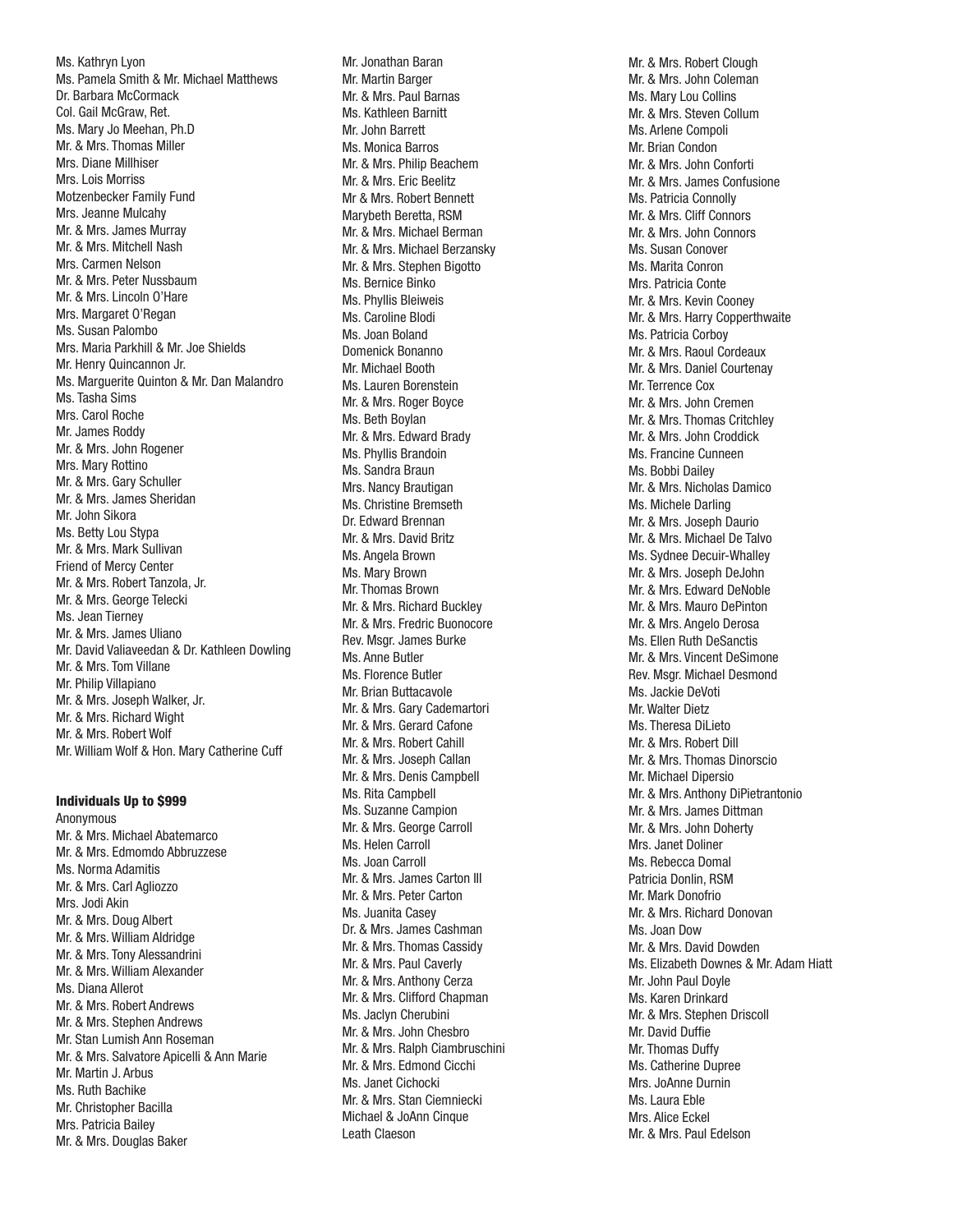Mr. & Mrs. Christopher Ednie Ms. Susan Ellsweig Mr. & Mrs. James England Ms. Patricia Falcicchio Ms. Renee Falivene Mr. & Mrs. Frank Falkovic Mr. & Mrs. Robert Fallone Mr. Robert Farley Ms. Eileen Farrell Mr. & Mrs. Robert Farrell Mr. & Mrs. Mark Feeley Ms. Rita Ferenci Mr. & Mrs. Alfred Ferguson Ms. Jean Ferreira Mr. & Mrs. Robert Finan Mr. & Mrs. Thomas Finn Ms. Maureen Finn-Patterson Mr. & Mrs. Raymond Finnegan Ms Elizabeth Finnerty Geraldine Fiore Ms. Joann Fischer Mr. & Mrs. James Fitzgerald, Jr. Ms. Catherine Fitzpatrick Mr. & Mrs. Michael Flanagan Ms. Ann Flynn Mr. Jamie Flynn Mr. & Mrs. Kevin Flynn Ms. Jacqueline Ford Forsyth Family Fund Mr. & Mrs. Lawrence Forte Mr. & Mrs. George Foy Ms. Maxine Franklin Ms. Phyllis Fyfe Mr. Glen Gabel Ms. Yvonne Gagen Mr. Victor Gainor Ms. Rosemary Galbraith Ms. Clare Galicia Mr. & Mrs. Thomas Gallagher Ms. Gassner Mr. Timothy Siciliano Mr. & Mrs. Glenn Geiger Ms. Ann Willets Ms. Donna Gennusa-Harm Mr. & Mrs. Brian George Ms. Dorothy Gerlock Toni Gerstein Mr. Brian Gimlett Ms. Beverly Ginglen Mr. Victor Giunco Ms. Leslie Gleason Mr. & Mrs. Robert Gluck Mr. & Mrs. Patrick Glynn Ms. Alvin Golub Ms. Sandra Goodbody Mr. & Mrs. Donald Gordon Ms. Ana Gorman Ms. Mary Kate Gottlieb Mr. & Mrs. James Gould Ms. Marci Grabelle Mr. & Mrs. John Grant Ms. Carroll Grece Ms. Darlene Greco Ms. Shana Greenblatt

Ms. Patricia Greene Mr. & Mrs. Peter Greenlay Mr. & Mrs. Paul Griffin Ms. Mary Grigsby Mr. & Mrs. Roy Gussman Ms. Margaret Gwynne Ms. Kathleen Haag Williams Mr. & Mrs. Scott Hall Mr. James Hallock Mr. & Mrs. Malcolm Halsey Dr. & Mrs. Ray Hanbury Jr Mr. & Mrs. Gerald Hanifan Ms. Patricia Hannisch Ms. Stephanie Hanson Ms. Peggy Hardiman Mr. & Mrs. Joseph Harley Ms. Alice Harmon Ms. Barbara Kolarsick-Harrigan Mrs. Catherine Harrigan Ms. Ruthanne Harrison Mr. & Mrs. Stewart Hartman Ms. Maureen Heilmann Ms. Ingrid Heldt Carol Ann Henry, RSM Mr. & Mrs. Fred Henry, Jr. Mr. & Mrs. Gary Herron Ms. Rosemarie Hertting Mr. & Mrs. Frank Hewitt Ms. Mary Lynn Hickey Mr. & Mrs. James Hiers Mr. John Hill Mr. & Mrs. Robert Hill Mr. & Mrs. John Hillyard Ms. Jessica Hoffer Mr. & Mrs. John Hoffman Ms. Susan Hoffman Mr. & Mrs. John Hogan Mr. & Mrs. Harris Hoke Dr. & Mrs. Alan Holsey, Jr. Mr. Michael Holt Ms. Helen Hopkins Ms. Denise Hosfield Ms. Amy Hughes Mr. & Mrs. Gerard Hughes Ms. Deborah Hughley Mr. John Huss Mr. Andrew Imperiale Mr. & Mrs. John Indyk Mr. & Mrs. Steven Itell Mr. & Mrs. Michael Jaccarino Mr. & Mrs. John Jacoby Mr. Joseph Jamieson Mr. & Mrs. James Jeffries Rosemary Jeffries, RSM Mr. Thomas Jensen Dr. Mary Carroll Johansen Mr. & Mrs. Christopher Johnson Mr. & Mrs. Kenneth Johnson Mr. & Mrs. Robert Johnston Ms. Jennifer Jones Mr. & Mrs. Fred Kaeli Dr. & Mrs. Robert Kane Mr. & Mrs. Demitri Karagias Ms. Honey Karasic

Ms. Bonnie Kausner Mr. & Mrs. Charles Keating Ms Karen Keaveney Ms. Elizabeth Keller Ms. Carolyn Kelly Mrs. Etta Kelly Ms. & Mrs. Frank Kennedy Dr. & Mrs. Jay Kern Mr. & Mrs. Nicholas Keselowsky Ms. Mary Jane Killeen Ms. Shannon Killeen Ms. Barbara Kittle Ms. Elaine Klein Ms. Cherilyn Klinker Mr. Jim Nell & Ms. Angela Kluwin Ms. Judith Knecht Ms. Angela Knox Mr. & Mrs. John Kokinda Mr. Anthony Kokoll Mrs. Rosemarie Kramer Mr. Peter Kroner Jr. Ms. Cathy Kruse Ms. Kurtz Ms. Martha Kurzweil Ms. Elisabeth Kvalo Savino Mr. & Mrs. Roy Kvalo Ms. Arlene LaBanca Levenson Mr. Peter Lagerman Mrs. Nancy Laird Mr. & Mrs. Michael Lake Mr. Louis LaMola Mr. & Mrs. Jack Langella Mrs. Lucille Langlois Mr. & Mrs. Richard Laudino Ms. Rita Lavin Ms. Linda Lawrence Dorothy Lazarick, RSM Mr. & Mrs. Emanuel Lazzaro Mr. Paul Le Vine Jr. Ms. Mary Lepore Ms. Margaret Leusenring Ms. Angel Librizzi Ms. Marie Liddy Mr. & Mrs. Carl Lillvik Mr. & Mrs. William Little Alysia LItton Mr. & Mrs. John Livingston Dr. & Mrs. Philip LoBuono Mr. Richard Loeffler Mr. & Mrs. Brian Lowe Mr. & Mrs. William Luby Mr. & Mrs. Robert Luchenta Ms. Mary Lukas Ms. Diane Lynch Curley & Ms. Susan Waters Lynch Family Charitable Giving Mr. & Mrs. Lawrence Lynch Ms. Jean Lynn Mr. John Lynn & Mr. Brent Richards Joan Lytle Ms. Carolanne Macaluso Mr. & Mrs. Larry MacPherson Ms. PJ Madreperl Ms. Quinta Maglione Mr. & Mrs. Thomas Magno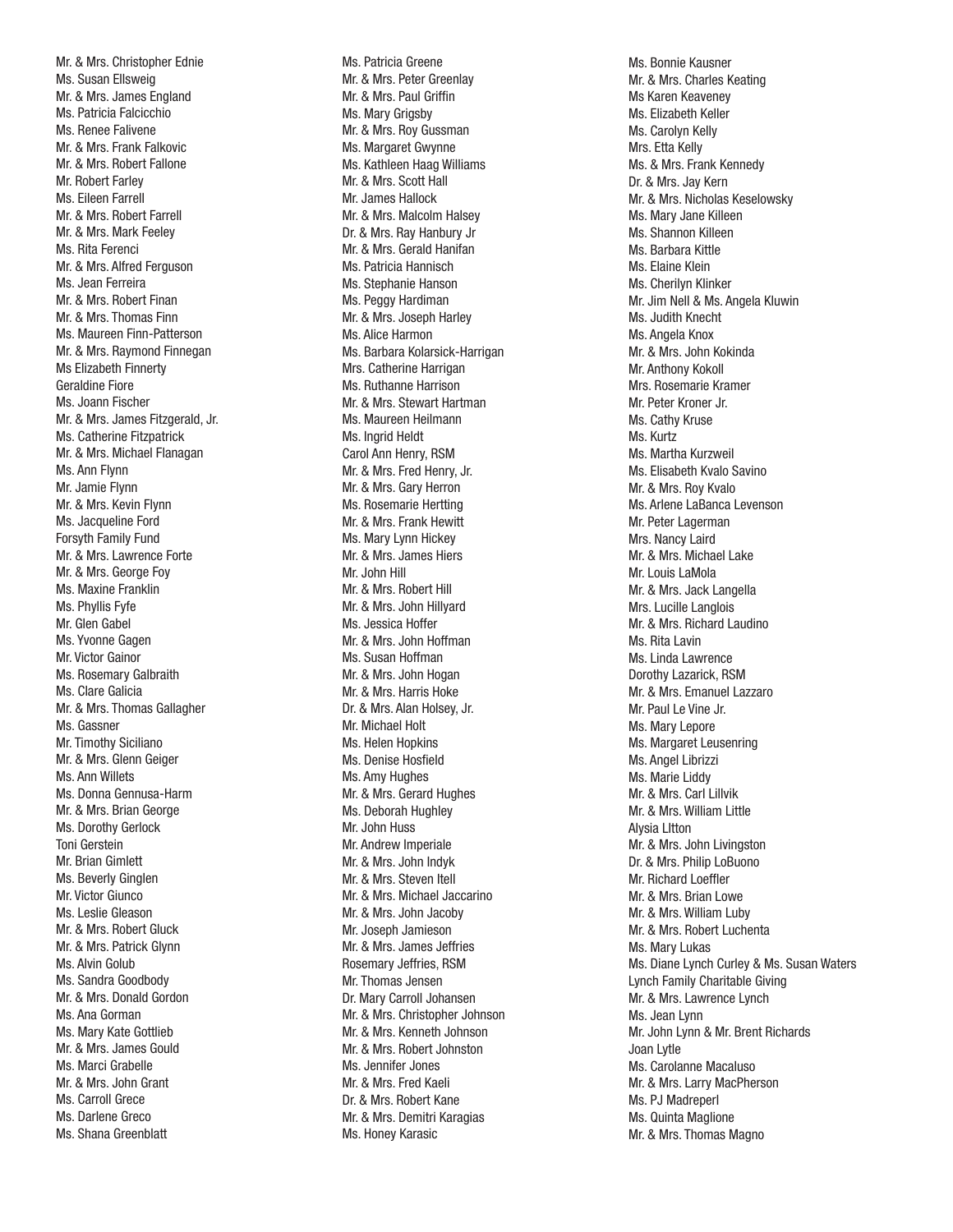Mr. & Mrs. Richard Magovern Ms. Santa Malatestinic Mr. Theodore Malevris Mr. Thomas Malloy Mr. & Mrs. Russell Malta Mr. Richard Mancino & Ms. Denise Van Dyke Ms. Anita Manders Ms. Margaret Manna Mr. & Mrs. Robert Mansfield Mr. & Mrs. Frank Marisco Mr. & Mrs. Paul Mars Mr. & Mrs. Frank Marsico Ms. Rae Marsico Ms. Patricia Martini Mr. & Mrs. Vito Massa Diane Matera, RSM Mr. & Mrs. Edward Matyas Ms. Margaret McArdle Ms. Florence McCarthy Ms. Julia McClure Ms. Mary Susan McConville Ms. Gen McCreary Ms. Carolyn McCreesh Mr. & Mrs. Robert McCulloch Ms. Frances McFadden Mr. Gerard McFeely Mr. & Mrs. Thomas McGuane Mr. & Mrs. Peter McHugh Ms. Mary Jo McKinley Ms. Lorraine McKnight Ms. Kathryn McLaughlin Mr. & Mrs. Mark McLaughlin Mr. & Mrs. Edward McLeod Ms. Catherine McMillan Mr. & Mrs. Alfred McMonagle Mr. & Mrs. Scott McMurray Mr. & Mrs. Thomas McNeary Mr. Brian McNicholas Mr. Earl McPherson Ms. Maryann Meneghin Debra Menichini-Perillo Karon Mertens Mr. & Mrs. Robert Meserlin, Jr. Mrs. Elvira Michals Mr. Stratton Michals Mr. & Mrs. Thomas Michelli Ms. Leslie Milano Ms. Carol Lynn Miller Mr. & Mrs. Clifford Miller Mr. & Mrs. Colin Miller Mr. & Mrs. Conrad Miller Mary Louise Miller, RSM Mr. Russell Miller Mr. & Mrs. Thomas Miller Mr. & Mrs. Dewitt Milligan Mr. Michael Mishaan Laurence Mitchell Mr. & Mrs. Ralph Moccio Ms. Mary Moloney Mr. Charles E. Monsen Ms. Joy More Mr. & Mrs. Michael Morris Mr. Michael G. Morrongiello Ms. Marianne Moscatt

Mr. & Mrs. John Mozer Mr. Marty Muchanic Ms. Nora Muchanic Mr. Don Mulcahy Mr. & Mrs. William Mullaney Ms. Kathleen Mullarkey Ms. Mary Mullin Mr. & Mrs. Eugene Mulvaney Mr. & Mrs. William Munck Mrs. Beatrice Murday Mr. Eric Murday Mr. James Murphy Ms. Mary Murphy Ms. Maureen Murphy Ms. Janet Murray Ms. Joanne Myers Mr. & Mrs. Richard Myles Mr. & Mrs. John Nevue Mr. Zachary Newell Mr. & Mrs. James Newman Mr. & Mrs. Walter Newman Ms. Pauline Nicholls Ms. Rebecca Nichols & Mr. Tim Lush Ms. Diane Norek-Harrison Mr. & Mrs. David Nussbaum Mr. & Mrs. Dennis O'Brien Ms. Liz O'Brien Mr. & Mrs. James O'Connell, Jr. Mr. & Mrs. Jesse O'Connell Mr. & Mrs. Patrick O'Connell Ms. Kathryn O'Keefe Ms. Kay O'Keefe Ms. Karen O'Leary Ms. Barbara O'Neil Mr. & Mrs. Charles O'Neill Ms. Debby O'Rourke Mr. Ronald Oberdick Mr. David Taylor Ocasio Mr. & Mrs. Peter Oleck Mr. & Mrs. Albert Olson, Jr. Mrs. Eleanor Oltremare Chinenye Onyemaechi Ms. Julie Ostman Mr. James Ott Ms. Roberta Palendrano Mr. & Mrs. Dennis Palladino Ms. Roseanne Palladino Mr. & Mrs. Thomas Panepinto Ms. Evangelia Papamarkou Mr. & Mrs. Paul Paradise Ms. Candyce Parrington Mr. & Mrs. Nicholas Pascale Mr. & Mrs. Michael Pasquale Dr. & Mrs. Philip Passalaqua Mrs. Ruth Payer Mr. & Mrs. Frank Pelly Ms. Mary Pender Penfield Marine LLC Mr. & Mrs. Albert Perri Ms. Alice Perry Deacon Donald Perusi Mr. & Mrs. Richard Peters Ms. Tara Peters Mr. John Petillo

Mr. & Mrs. Charles Petry Mr. Thomas Phillips Ms. Maria Pignataro Mr. & Mrs. Arthur Pilgrim Ms. Jean Pivetz Mr. & Mrs. Charles Plumeri Mr. & Mrs. John Plunkett Mr. & Mrs. John Plunkett Mr. & Mrs. George Podolak Presbyterian Women, Shrewsbury Mr. & Mrs. Mark Presto Ms. Claire Prince Mr. & Mrs. John Pulverenti Mr. & Mrs. Joseph Purcell Mr. & Mrs. Patrick Quigley Ms. Margaret Quinn Mrs. Kelly Ragan Mr. & Mrs. Jeffrey Ragle Mr. & Mrs. Michael Rahill Mrs. Brooke Rallo Ms. Patricia Ramella Mr. Mike Reardon Denyse, R.J. & Rosie Reed Ms. Bernadette Reidy Mr. & Mrs. Bernard Reilly Mr. & Mrs. David Renehan Mr. & Mrs. Ronald Restivo Mr. & Mrs. Bernard Ricciardi Mr. Bruce Richards Ms. Phyllis Riddle Ms. Teresa Rigney Ms. Mary Rivas Mr. & Mrs. Joseph Rizzo Mr. & Mrs. Scott Roberts Mr. Joseph Robitaille Mrs. Arleen Roche Mrs. Barbara Roche Mr. Edward Rochford Ms. Nancy Rocks Mr. & Mrs. Robert Rooney Mr. Edward Roseman Mr. George Ross Ms. Rosemary Ruberg Mrs. Beth Ruda Ms. Janis Runkle Ms. Lu-Ann Russell & Ms. Colleen Allaire Mr. & Mrs. John Ryan Jr Mr. & Mrs. Dennis Saake Mr. & Mrs. Thomas Sabella Mr. & Mrs. Timothy Saling Ms. Maureen Samaha Mr. & Mrs. John Sammon Mrs. Maryann F. Sanicola Mr. & Mrs. Anthony Santoro Ms. Margaret Saracco Mr. & Mrs. Joseph Schaad Mr. Robert Schaad Ms. Janet Schafer Mr. & Mrs. Andrew Scheffer Ms. Huberta Schiappa Siciliano Mrs. Joyce Schmidt Ms. Jacqueline Schneider Mr. & Mrs. Steven Schneiderman Ms. Paula Schnorbus